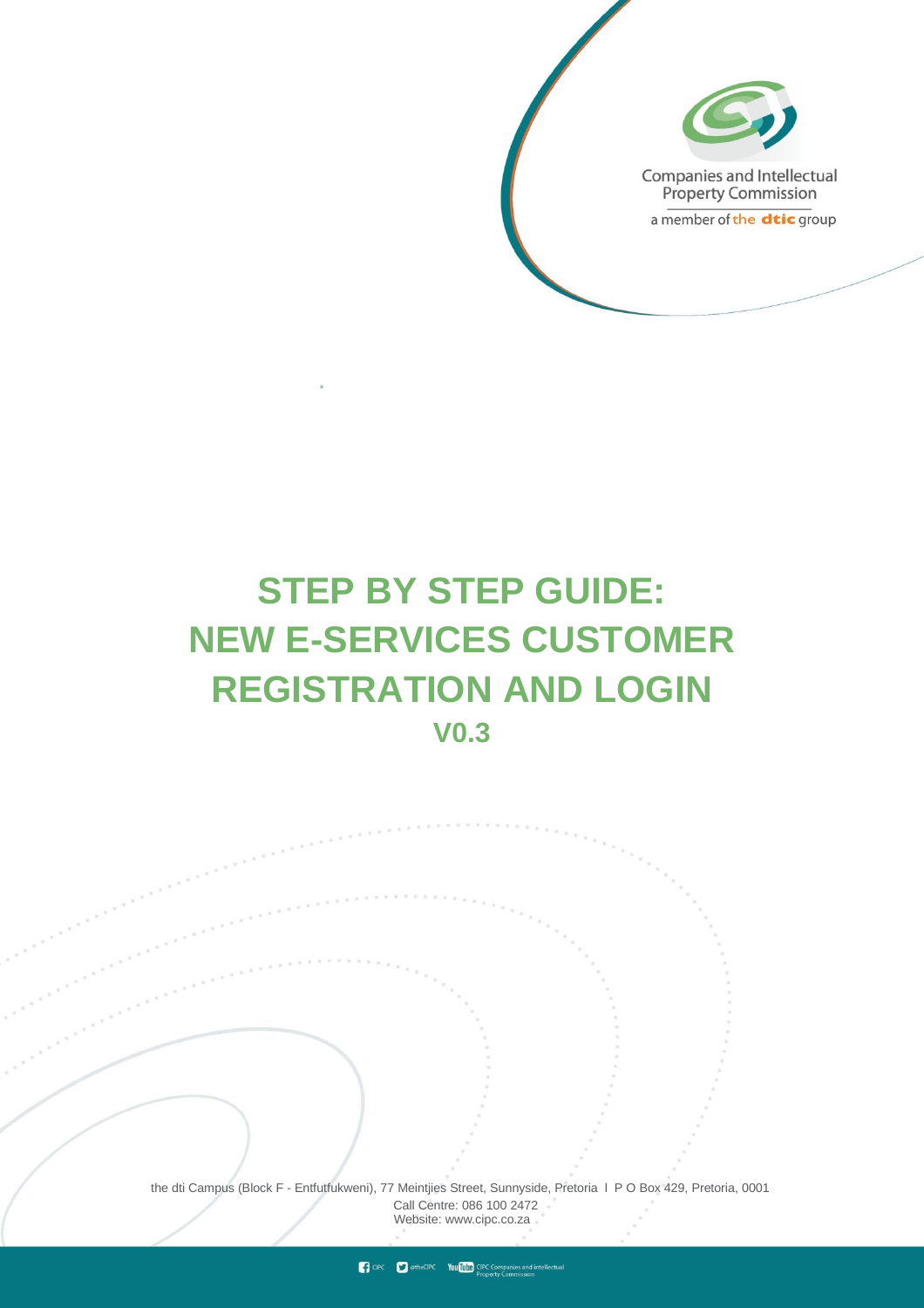## **Step by Step Guide: New E-Services Customer Registration and Login**

#### **Note:**

- All customers must update their details before they use the New E-services, even if they are an existing customer.
- New customers may register on the New E-services.
- Once registered, you can click on Login to access the New E-services
- Your personal information is validated against the Department of Home Affairs' database
- Your email address will be used as USERNAME when using the NEW E-Services.
- Your username will always be the initial email address you registered with on the New E-Services. You may update your profile to change the e-mail on your profile, which will be used for e-mail communication.
- Only RSA citizens with a valid ID number will be able to register on the New E-services currently. Foreigners will be able to register at a future date (will be communicated via the CIPC website)
- To update your email address and/or cell phone number, log in with your original email address (your USER NAME), and update your profile accordingly
- If you forgot your password, click on **Customer Password Reset** at the bottom of the login screen



1. Visit the CIPC website [www.cipc.co.za](http://www.cipc.co.za/) and click on **On-line transacting/New Eservices/Register**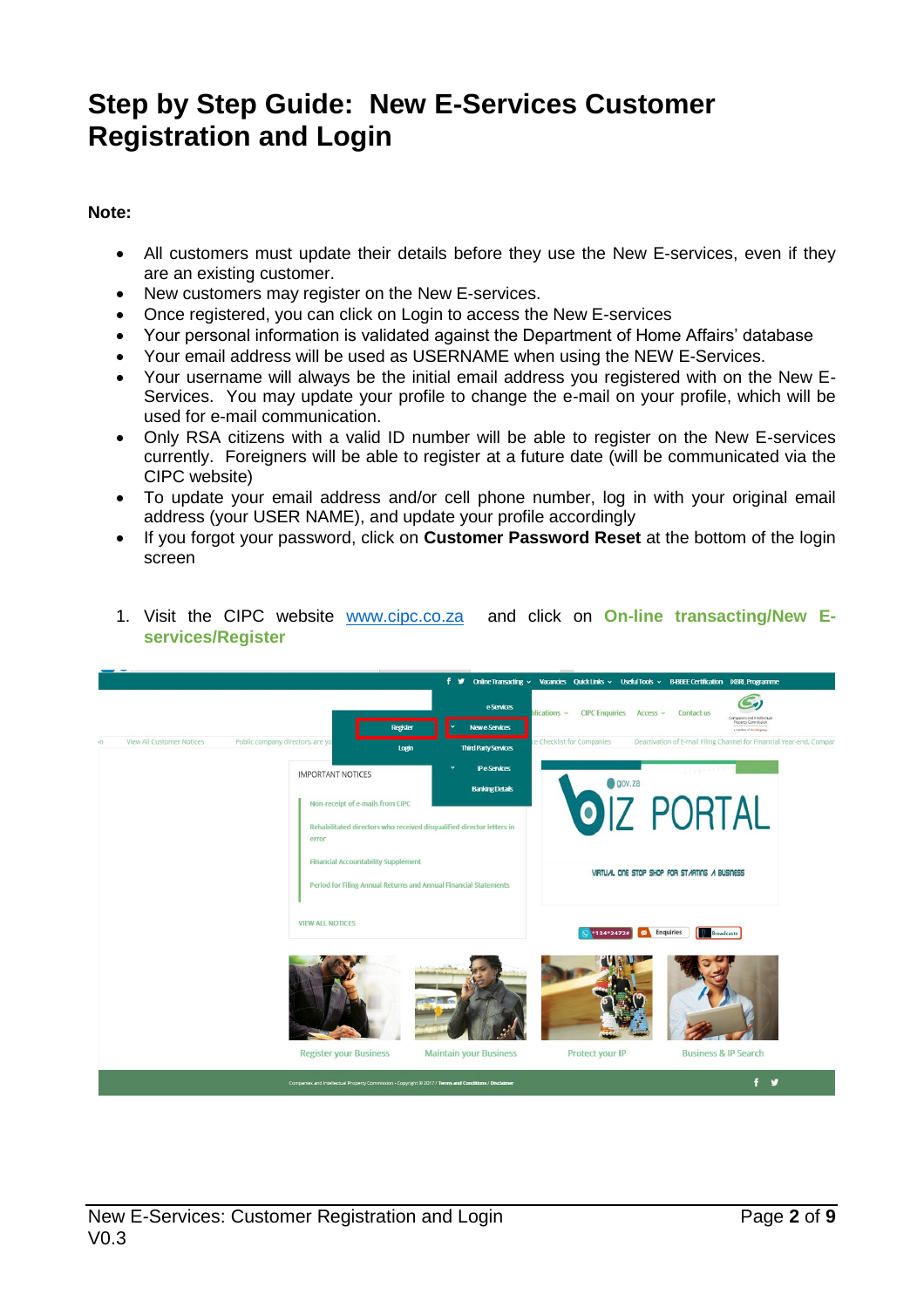2. The Customer Portal Entrance page will display. Select RSA Individual, type in your ID number and click on **Search.**

| Companies and Intellectual<br><b>Property Commission</b><br>a member of the dtic group |       | <b>Customer Portal Entrance</b>                                                                                                                      |             |
|----------------------------------------------------------------------------------------|-------|------------------------------------------------------------------------------------------------------------------------------------------------------|-------------|
|                                                                                        |       | Dear Customer,                                                                                                                                       |             |
|                                                                                        |       | CIPC requires new or existing customers to have access to a private E-mail account.                                                                  |             |
|                                                                                        |       | Please use one of the links below to register for a new E-mail account, if you do not have one currently.                                            |             |
|                                                                                        | Gmail | <b>o'z</b> Outlook                                                                                                                                   | YAHOO! MAIL |
|                                                                                        |       | *Note: CIPC is not responsible for E-mail accounts. Please contact your E-mail provider should you have any challenges opening a new E-mail account. |             |
|                                                                                        |       | Please search for your customer information below                                                                                                    |             |
|                                                                                        |       | Type:                                                                                                                                                |             |
|                                                                                        |       | <b>RSA Individual</b>                                                                                                                                |             |
|                                                                                        |       | Identification: ID Number                                                                                                                            |             |
|                                                                                        |       | Type a value                                                                                                                                         |             |
|                                                                                        |       | Search                                                                                                                                               |             |

3. If you were registered as a Customer with CIPC previously, and had an existing customer profile, the following message will display:

"Your customer profile record could be successfully validated! You will be redirected to Login. Click on **OK.** You will be redirected to the Login screen.

**(Go to step number 7 of the step by step guide)**

| Companies and Intellectual<br><b>Property Commission</b><br>a member of the dtic group | <b>Customer Portal Entrance</b>                                                                                                                                                                            |  |
|----------------------------------------------------------------------------------------|------------------------------------------------------------------------------------------------------------------------------------------------------------------------------------------------------------|--|
|                                                                                        | Dear Customer,                                                                                                                                                                                             |  |
|                                                                                        | CIPC requires new or existing customers to have access to a private E-mail account.                                                                                                                        |  |
|                                                                                        | Please use one of the links below to register for a new E-mail account, if you do not have one currently.                                                                                                  |  |
|                                                                                        | <b>DE Outlook</b><br>YAHOO! MAIL<br><b>M</b> Gmail<br>*Note: CIPC is not responsible for E-mail accounts. Please contact your E-mail provider should you have any challenges opening a new E-mail account. |  |
|                                                                                        | Please search for your customer information below                                                                                                                                                          |  |
|                                                                                        | Tyne:<br>$\times$<br>CIPC<br><b>Customer Search</b><br>Your customer profile record could<br>be successfully validated!<br>You will be redirected to Login.<br><b>OK</b>                                   |  |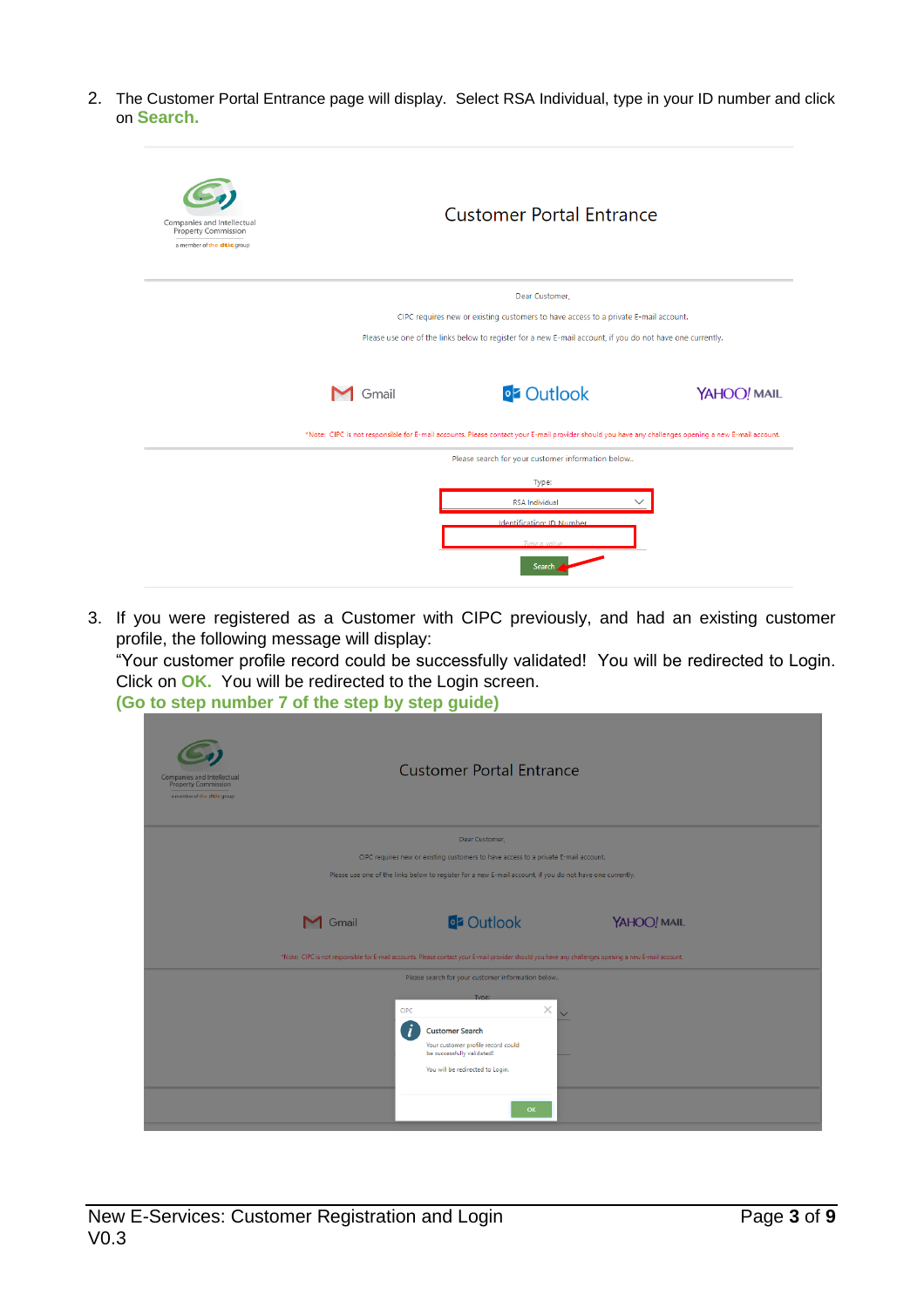4. If you have never registered as a CIPC customer, the following message will display: "Your customer record information was not found or incomplete. You will be redirected to individual Customer Registration". Click on **OK.**

| Companies and Intellectual<br><b>Property Commission</b><br>a member of the dtic group |                      | <b>Customer Portal Entrance</b>                                                                                                                                                                                                 |             |
|----------------------------------------------------------------------------------------|----------------------|---------------------------------------------------------------------------------------------------------------------------------------------------------------------------------------------------------------------------------|-------------|
|                                                                                        |                      | Dear Customer,                                                                                                                                                                                                                  |             |
|                                                                                        |                      | CIPC requires new or existing customers to have access to a private E-mail account.                                                                                                                                             |             |
|                                                                                        |                      | Please use one of the links below to register for a new E-mail account, if you do not have one currently.                                                                                                                       |             |
|                                                                                        | $\blacksquare$ Gmail | <b>DE Outlook</b><br>*Note: CIPC is not responsible for E-mail accounts. Please contact your E-mail provider should you have any challenges opening a new E-mail account.                                                       | YAHOO! MAIL |
|                                                                                        |                      | Please search for your customer information below                                                                                                                                                                               |             |
|                                                                                        |                      | $\times$<br><b>CIPC</b><br><b>Customer Search</b><br>Your customer record information was not<br>found or incomplete!<br>You will be redirected to Individual<br>Customer Registration.<br><b>OK</b><br>03 Mar 2021 04:36:07 AM |             |

- 5. You will be redirected to the Customer Registration screen. Complete the required fields and click on **Submit.**
	- a. Email address (This will be your USER NAME to log in).
	- b. Password
	- c. Retype your password
	- d. Title
	- e. Full Names (As per your ID document)
	- f. Surname
	- g. Cell Number
	- h. Telephone Number
	- i. Indicate if you are a citizen of South Africa
	- j. Country of Origin
	- k. Date of birth (CCYY-MM-DD format (this field will be pre-populated)
	- l. South African ID number (this field will be pre-populated)
	- m. ID Document Type
		- i. Green bar coded ID book
		- ii. Passport
		- iii. Smart ID card
	- n. ID document Date of Issue (CCYY-MM-DD format)
	- o. Gender
	- p. Demographics
	- q. Disability Status
	- r. Physical and Postal Address Information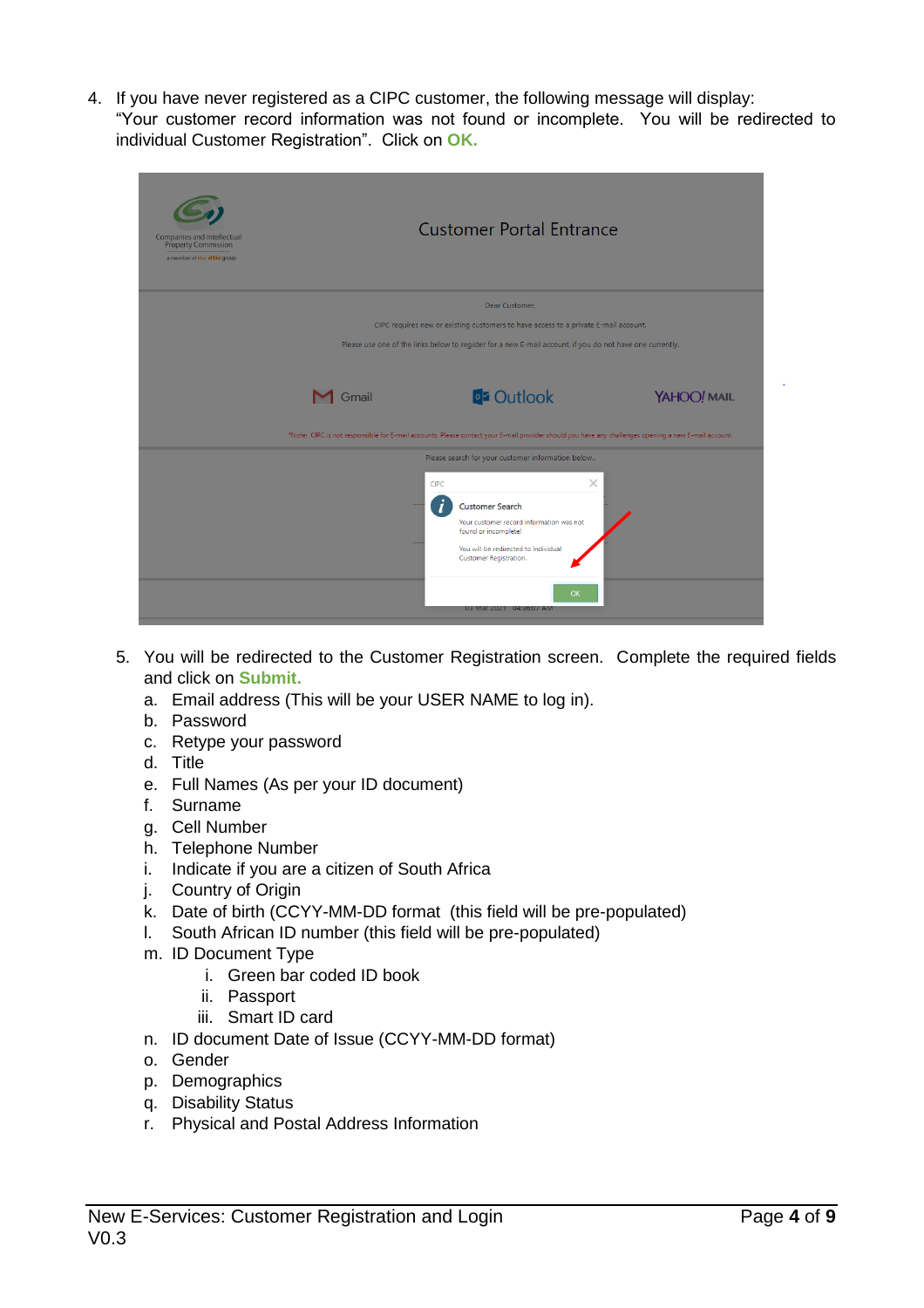**NOTE:**

- **All fields** have to be completed to be able to proceed
- Ensure that you do not leave any spaces before you start typing your first name or after typing your last name. (e.g. " Mary" or "Mary...." will not pass the validation test, it must be typed without any spaces i.e. "Mary" The same principle is valid for Surname verification

| Companies and Intellectual<br><b>Property Commission</b><br>a member of the dtic group |                                                            |              | <b>Customer Registration</b><br>Individual                   |                                                                                         |              |
|----------------------------------------------------------------------------------------|------------------------------------------------------------|--------------|--------------------------------------------------------------|-----------------------------------------------------------------------------------------|--------------|
| <b>Customer Information</b>                                                            |                                                            |              |                                                              |                                                                                         |              |
|                                                                                        |                                                            |              | Email Address *<br>Pleas enter a email address<br>Password * |                                                                                         |              |
|                                                                                        |                                                            |              | Re-type Password *                                           |                                                                                         |              |
|                                                                                        | Title *<br>Please select a title                           | $\checkmark$ |                                                              | Are you a citizen of South Africa?<br>Yes                                               |              |
|                                                                                        | Full Name*<br>Please enter a full name                     |              |                                                              | Country Of Origin<br>Select an item                                                     | $\checkmark$ |
|                                                                                        | Surname*<br>Please enter a Surname                         |              |                                                              | Date Of Birth (yyyy-MM-dd)<br>$\vee$ - 10 $\vee$ - 26 $\vee$<br>1961                    |              |
|                                                                                        | Cellphone Number*<br>Please enter a cellphone number       |              |                                                              | South African ID Number                                                                 |              |
|                                                                                        | <b>Telephone Number</b><br>Please enter a telephone number |              |                                                              | ID Document Type<br><b>Select an ID Document Type</b>                                   |              |
|                                                                                        |                                                            |              |                                                              | ID Document Date Of Issue (yyyy-MM-dd)<br>Select an it $\vee$ - Sel $\vee$ - Sel $\vee$ |              |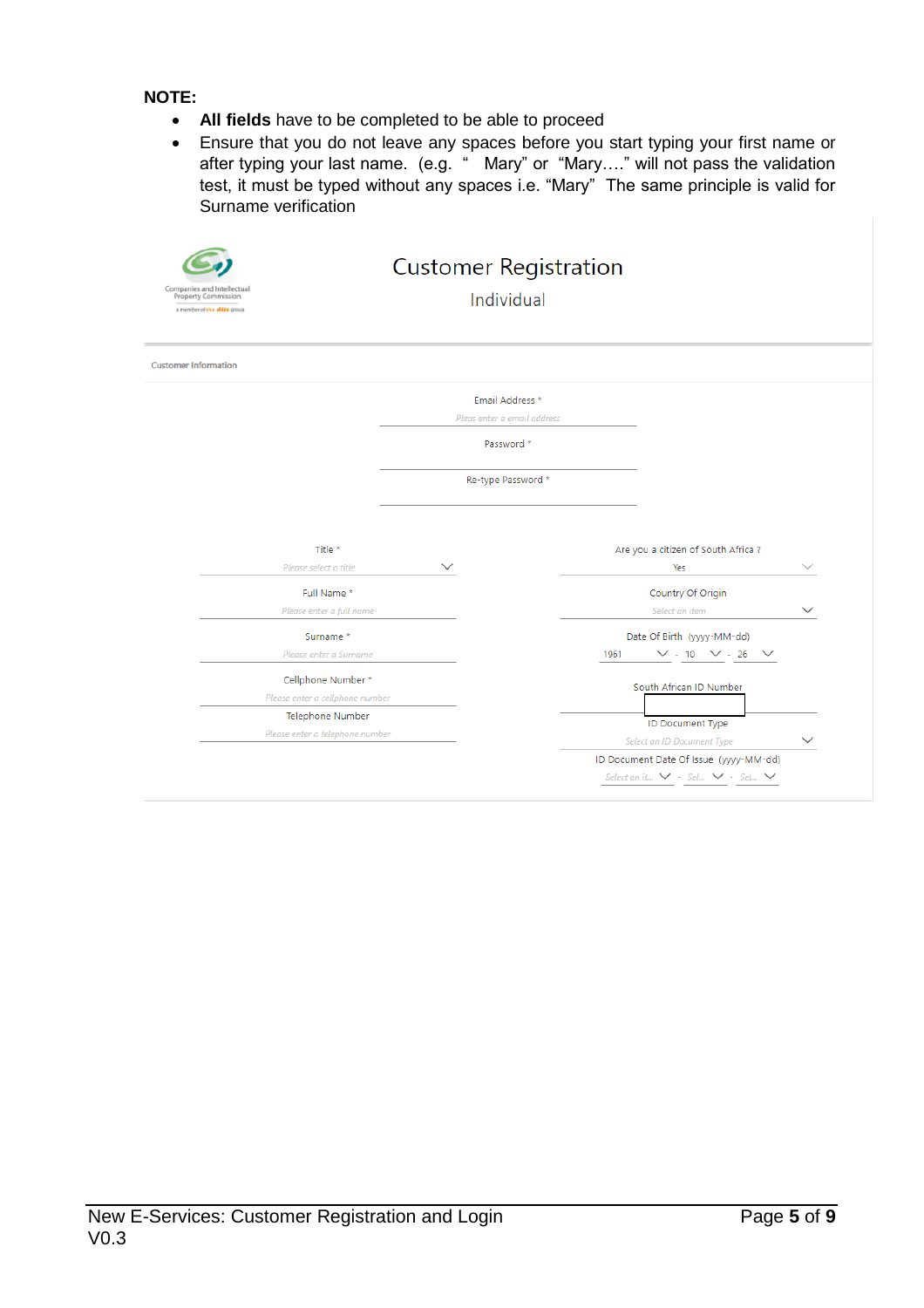

6. A verification code will be emailed to the email address provided. Copy the verification code from the email and click on **Verify.**

### **Take note of the disclaimer:**

Disclaimer: Upon submission of this Customer Registration along with all the required supporting documentation, **the responsibility remains with you the Customer, to ensure that the quality, accuracy and integrity of information is maintained**. The CIPC does not accept responsibility for information that is incorrectly captured and will not amend such.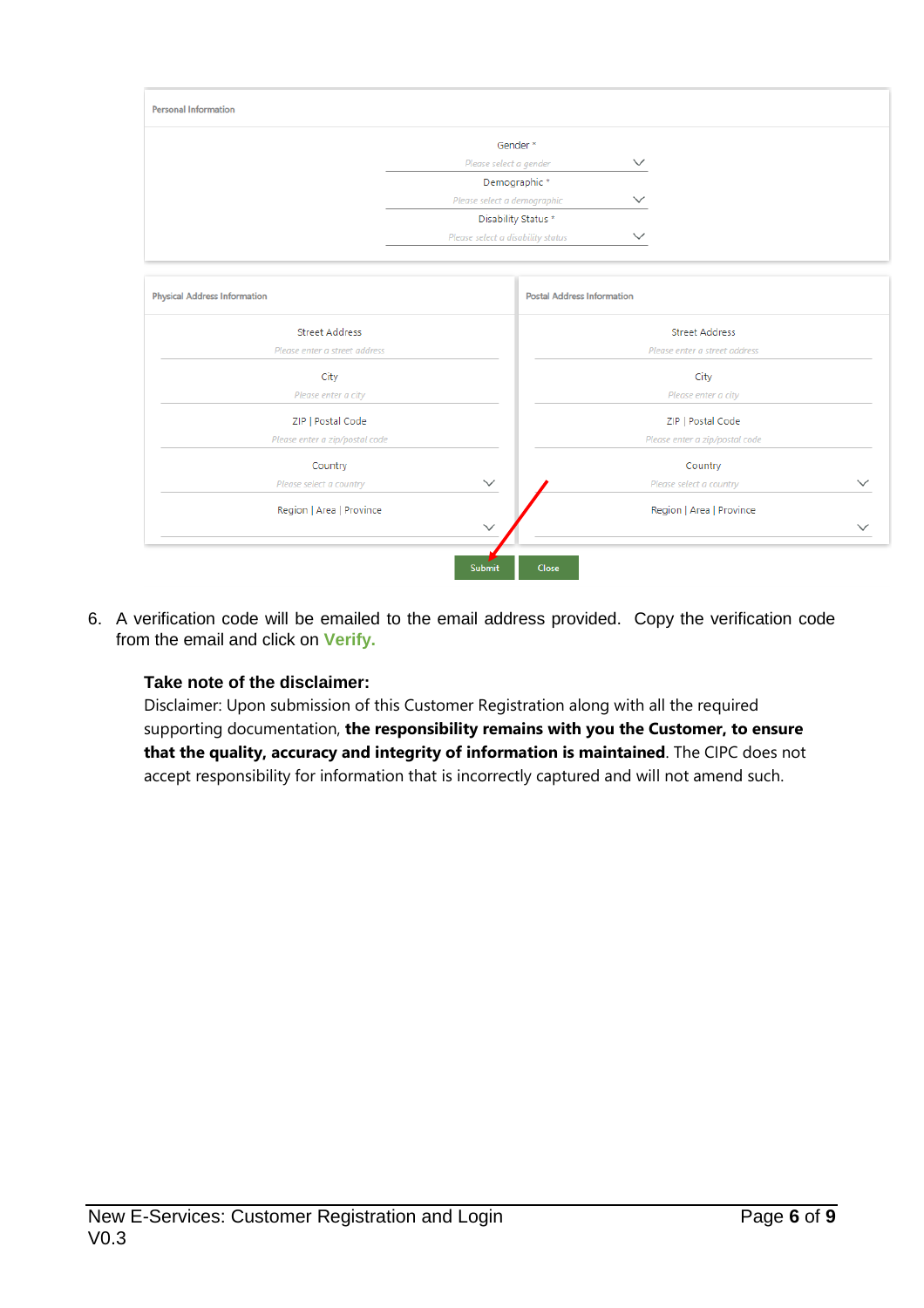#### **EXAMPLE OF EMAIL FOR VERIFICATION OF PROFILE**

#### **CIPC - Customer Profile - Email Verification Notification**

From: CIPC CLIENT SERVICES

Dear Customer,

To:  $\Box$ 

Your profile information for Email Address needs to be verified to ensure successful communication.

Please use the information below to specify the required verification information: Email:  $\Box$ Verification Code: 5E8AE69C-F9EC-6445-AA85-E921C97FA32D

You may continue to register your profile once your Email Address has been verified successfully.

Regards, CIPC Customer Registration Team.

Please do not reply to this email address. For any queries kindly contact the CIPC Call Centre on 086 100 2472.

Disclaimer: Upon submission of this Customer Registration along with all the required supporting documentation, the responsibility remains with you the Customer, to ensure that the quality, accuracy and integrity of information is maintained. The CIPC does not accept responsibility for information that is incorrectly captured and will not amend such.

| CUSTOMER EMAIL VERIFICATION                                                                                |  |
|------------------------------------------------------------------------------------------------------------|--|
| Please provide the verification information below received via email<br>verification notification sent to: |  |
| Email:                                                                                                     |  |
|                                                                                                            |  |
| Verification Code:                                                                                         |  |
| a value                                                                                                    |  |
| Cancel<br>Verifv                                                                                           |  |
|                                                                                                            |  |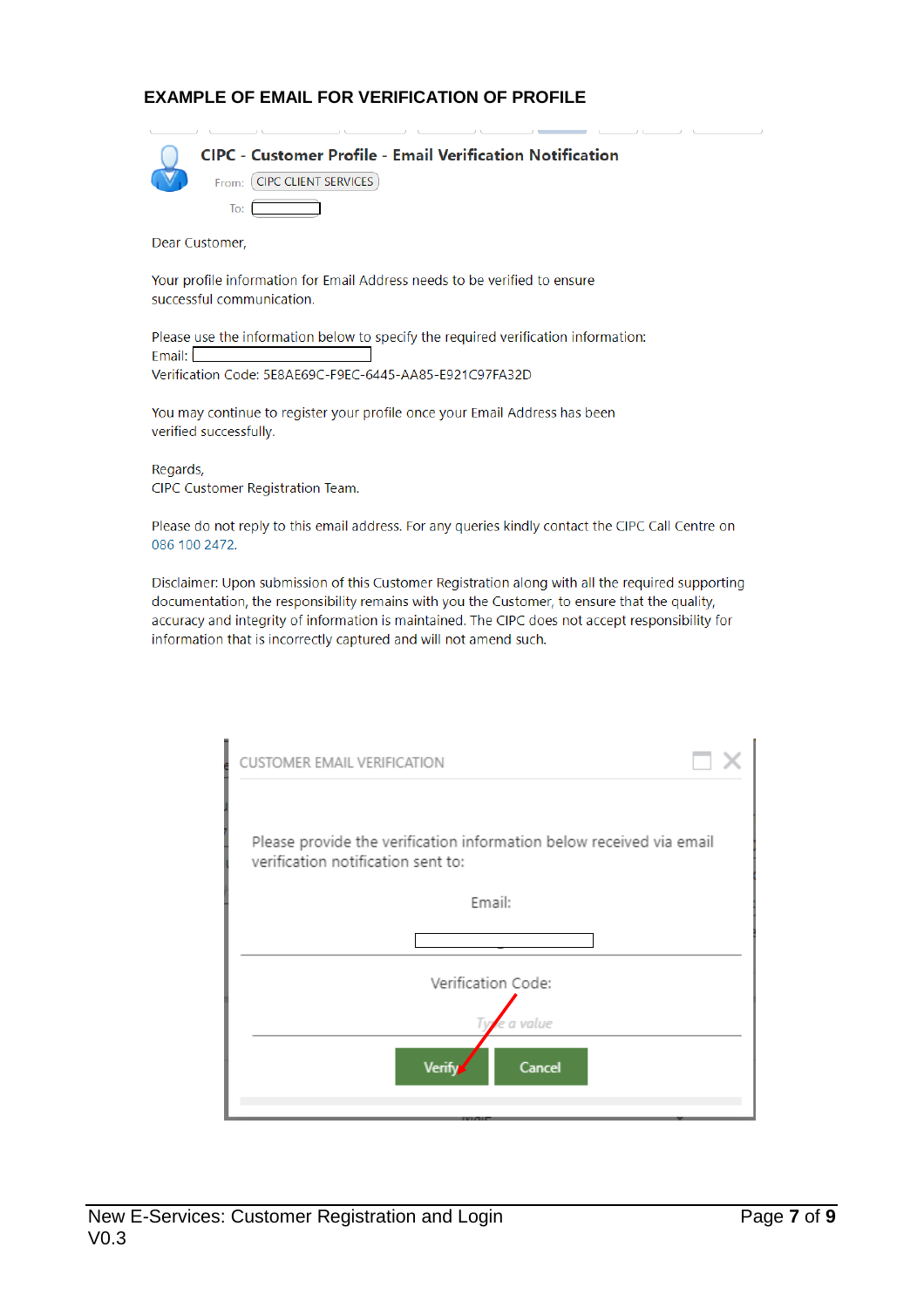7. Once verified, you will be redirected to the Login page. Complete your Username (**e-mail address** and Password). Click on **Login.** If you forgot your Password, click on Customer Password reset.

| Companies and Intellectual<br>Property Commission<br>a member of the dilitie group |
|------------------------------------------------------------------------------------|
| <b>Email Address</b>                                                               |
| Password                                                                           |
| K<br>LOGIN                                                                         |
|                                                                                    |
| <b>?</b> Learn More<br><b>?</b> Customer Password Reset                            |